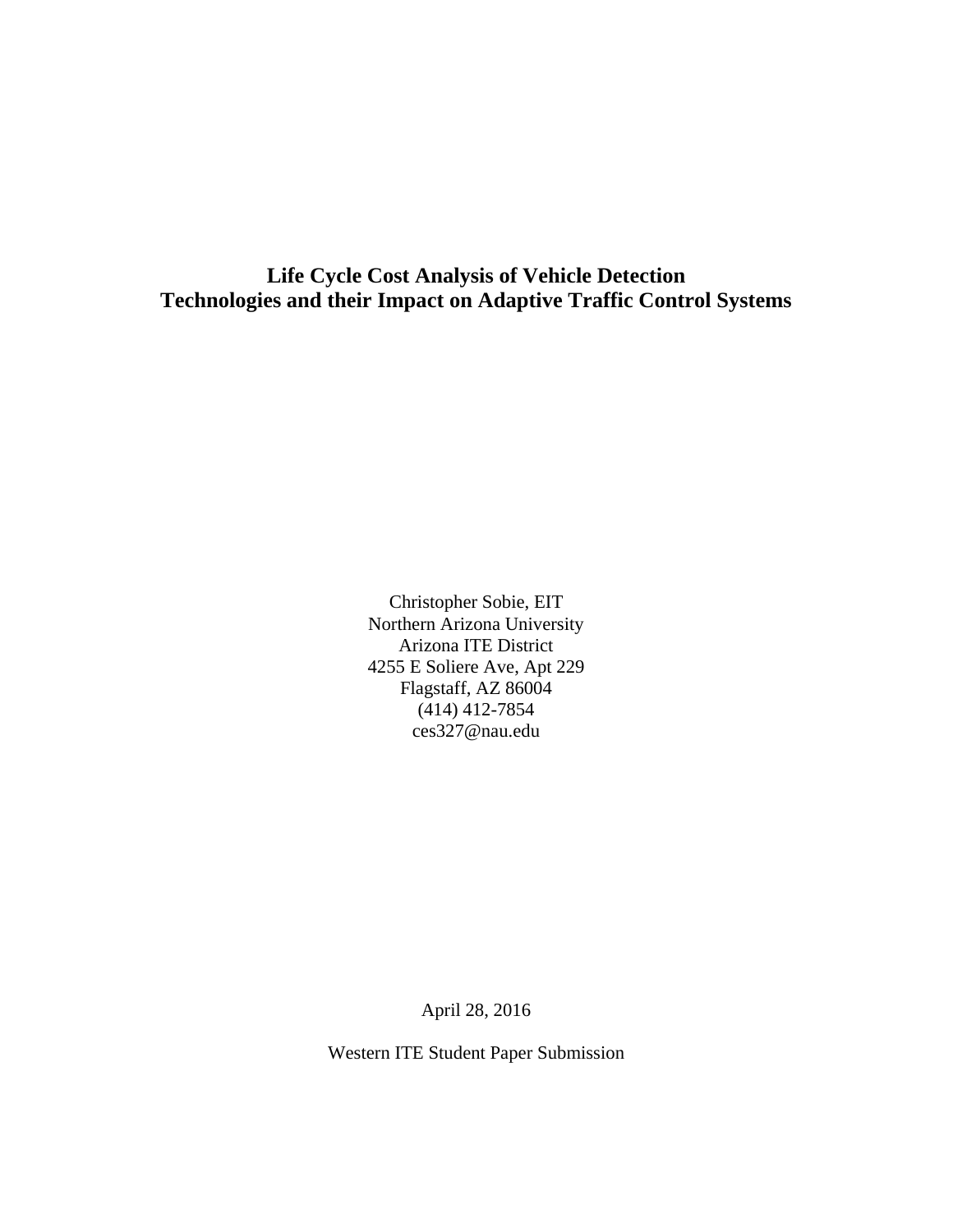# **Table of Contents**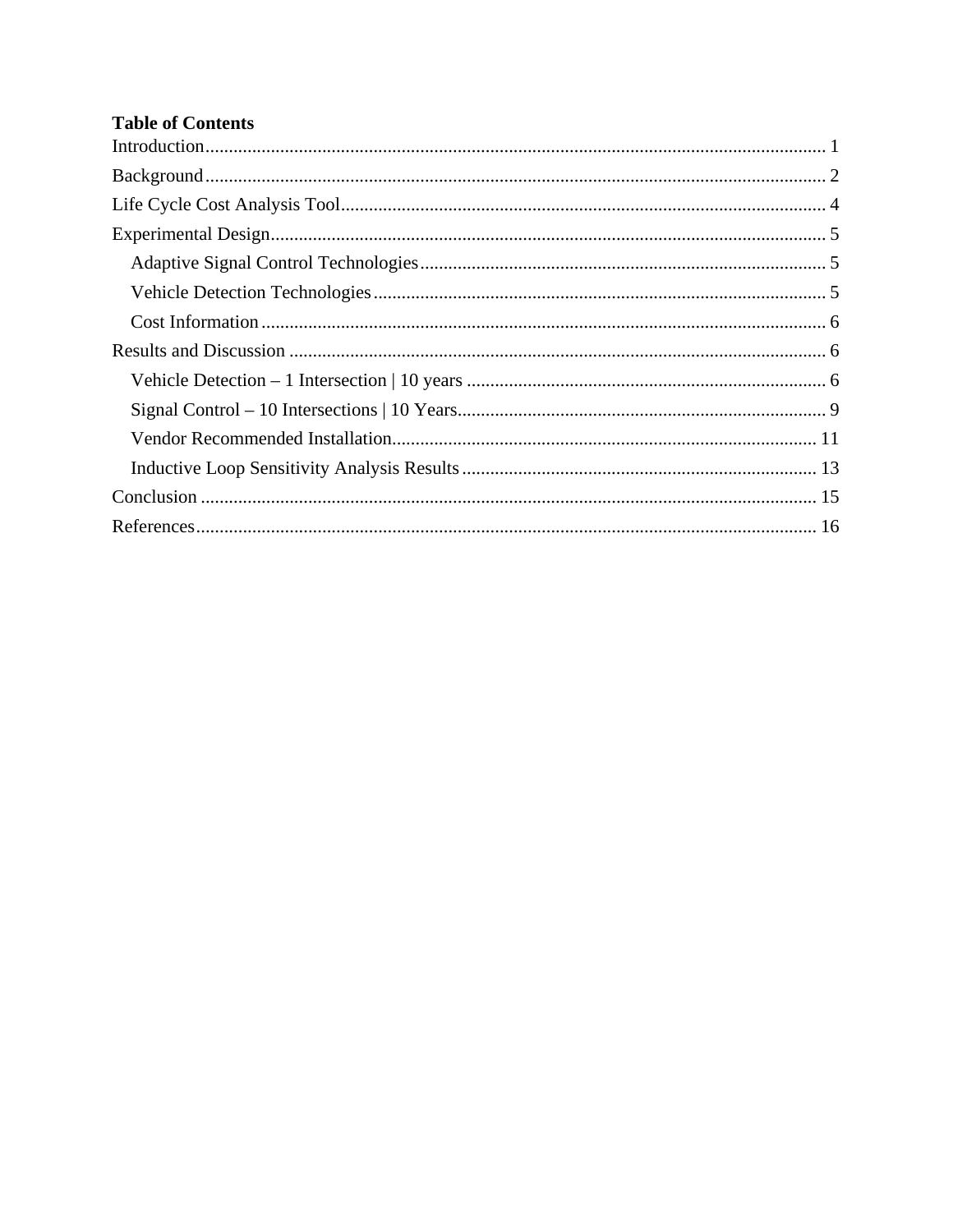### **INTRODUCTION**

Transportation agencies are adopting and installing adaptive signal control technologies (ASCT) to advance the operational performance of their coordinated corridors and networks. ASCTs use real-time traffic data to optimize signal timing plans such as cycle lengths, splits, and offsets. Their goal is to minimize traffic delays and stops, and increase traffic flow. Recently ASCTs have become popular in the United States and many agencies have been installing these systems on congested corridors. These adaptive/responsive systems require high resolution data that is measured by the detection systems installed throughout the network (1). Non-invasive vehicle detection, such as video or radar detection which is not placed in the pavement, is easier to install and typically promoted as less economically detrimental. Even though in-pavement vehicle detection typically provides the most accurate high resolution data, agencies opt to install or utilize existing non-invasive detection because of ease of installation and lack of negative impact on pavement. The associated amount of error accompanying non-invasive detection strategies may offset any benefits associated with installing adaptive/responsive signal control strategies.

This research presents a life cycle cost analysis (LCCA) of vehicle detection technologies and their impact on adaptive signal control strategies. This information can be conveyed to transportation agencies and provide recommendations toward installing adaptive/responsive signal control and vehicle detection. This paper focuses on a LCCA of four adaptive signal control technologies and seven types of vehicle detection technologies. Within this paper is a discussion of previous work pertaining to the current research, explanation of the LCCA tool (LCCAT), the experimental design, and a discussion of the results and implications.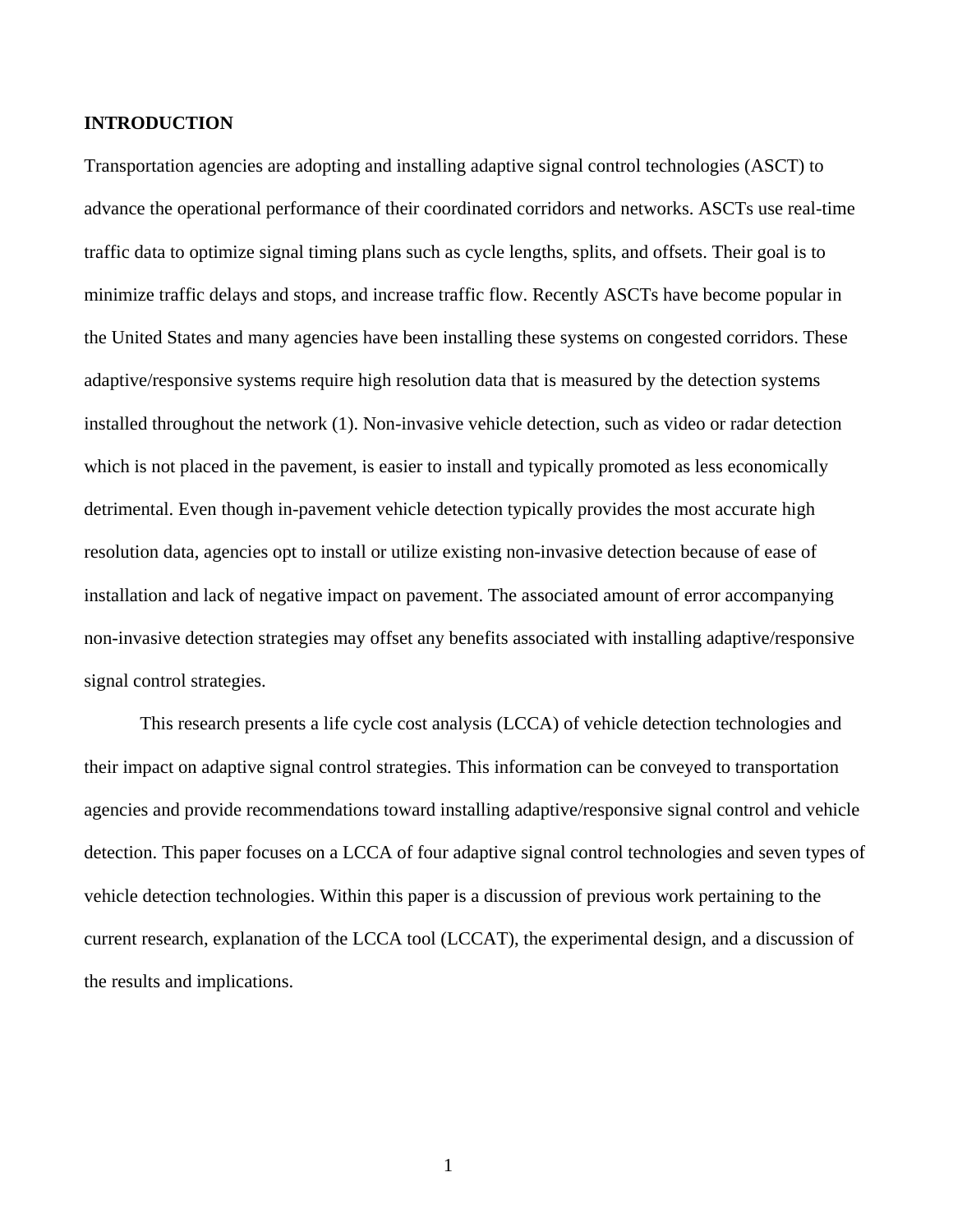#### **BACKGROUND**

In recent years, several researchers have undertaken life cycle cost analyses in relation to transportation. One paper presents the findings from an evaluation and economic analysis of the literature on benefitcost estimates of public transit systems in the United States (2). Some of the key benefits found in this study include decreased traffic congestion, economic stimulus and job prosperity, money savings for individuals, air quality enhancement, and reduced traffic fatalities (2). In the report published by the National Cooperative Highway Research Program (NCHRP) *Estimating the Life-Cycle Cost of Intersection Designs,* researchers developed a spreadsheet-based tool that can be used by a practitioner to compare the life-cycle costs of alternative designs for new and existing intersections (3)

One report evaluated the Virginia Department of Transportation's Adaptive Signal Control Technology pilot project. Researchers computed a benefit-cost ratio for each adaptive signal control site to assess whether the deployment produced an overall net benefit (4). The Virginia Department of Transportation Traffic Engineering Division provided the researchers with costs associated with the initial purchase and installation of an adaptive signal control system. (4). This study did not include ongoing maintenance costs supplementary to system deployment as the researchers claimed the data could not be easily isolated. Researchers from the University of Washington presented criteria for the selection and application of advanced traffic signal systems. This report addresses performance measurement and selection for adaptive signal control system installation (5). The Excel-based implementation of selection is intended to be as straight-forward as possible and does not indicate any life cycle cost changes due to varying detection selection for running the adaptive system.

 One study focused on the long-term benefits of adaptive traffic control under varying traffic flows during weekday peak hours (6). The final results showed that the Sydney Coordinated Adaptive Traffic System (SCATS) outperformed existing time of day signal-timing plans by about 20% (6). In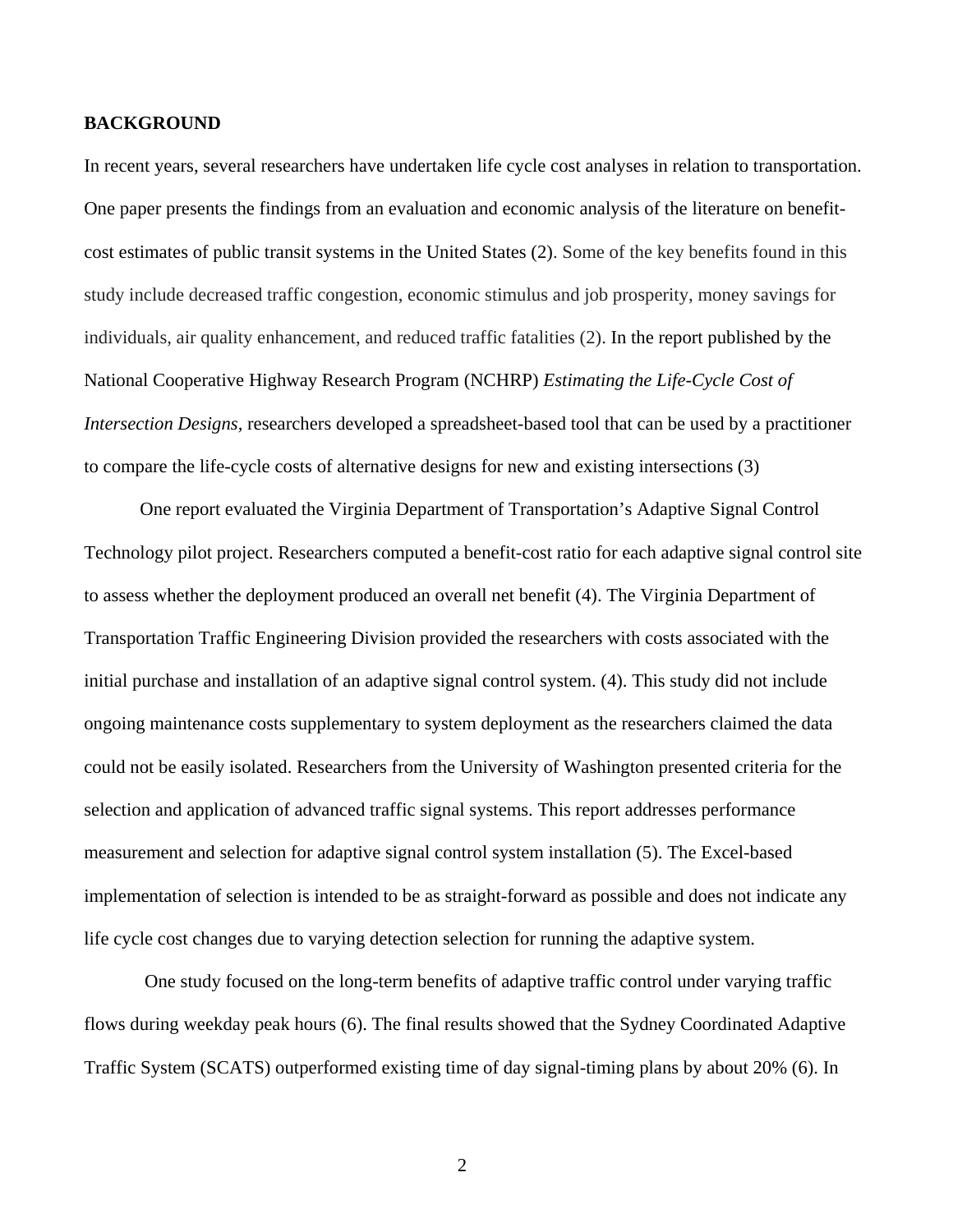another project*, Evaluation of Vehicle Detection Technologies for Applications in Georgia,* researchers identified the circumstances appropriate for different detection technologies in adaptive signal control technologies. An agency survey was conducted through the Georgia Department of Transportation (GDOT) to assess nontechnical performance criteria such as life cycle cost and ease of installation and maintenance. They used the survey results to construct a multi-criterion framework to evaluate vehicle detection technologies using technical and nontechnical performance criteria (7). The researchers propose specific guidelines for adaptive systems and their corresponding vehicle detection. This report provides their results in a multicriteria evaluation which results in weights to compare detection. No connection was made between specific ASCT technologies and deployment of the identified detection types.

According to the Federal Highway Administration (FHWA), the selection process that is suggested when determining if an ASCT is appropriate, and which system should be chosen, requires an examination of life-cycle issues including operations and maintenance costs (8). However, previous studies only included ASCTs that had sufficient data for comparison sake, and did not include systems that lacked data. The agency personnel strategies switch from a maintenance heavy focus to an operational focus (9). These projects did not present numerical results indicating the actual costs associated with long term operations and maintenance costs.

The research present in this paper builds upon the previous work in several ways. First, it considers not only initial deployment costs, but ongoing maintenance and operational costs throughout the life cycle of single control and vehicle detection technologies. Also, it shows the cost difference when a single adaptive system is subjected to multiple detection layouts. Signalized intersections depend on vehicle detection to operate the intersection and keep traffic flowing. As more transportation agencies begin to employ adaptive signal system technologies in their networks, the need to measure the costs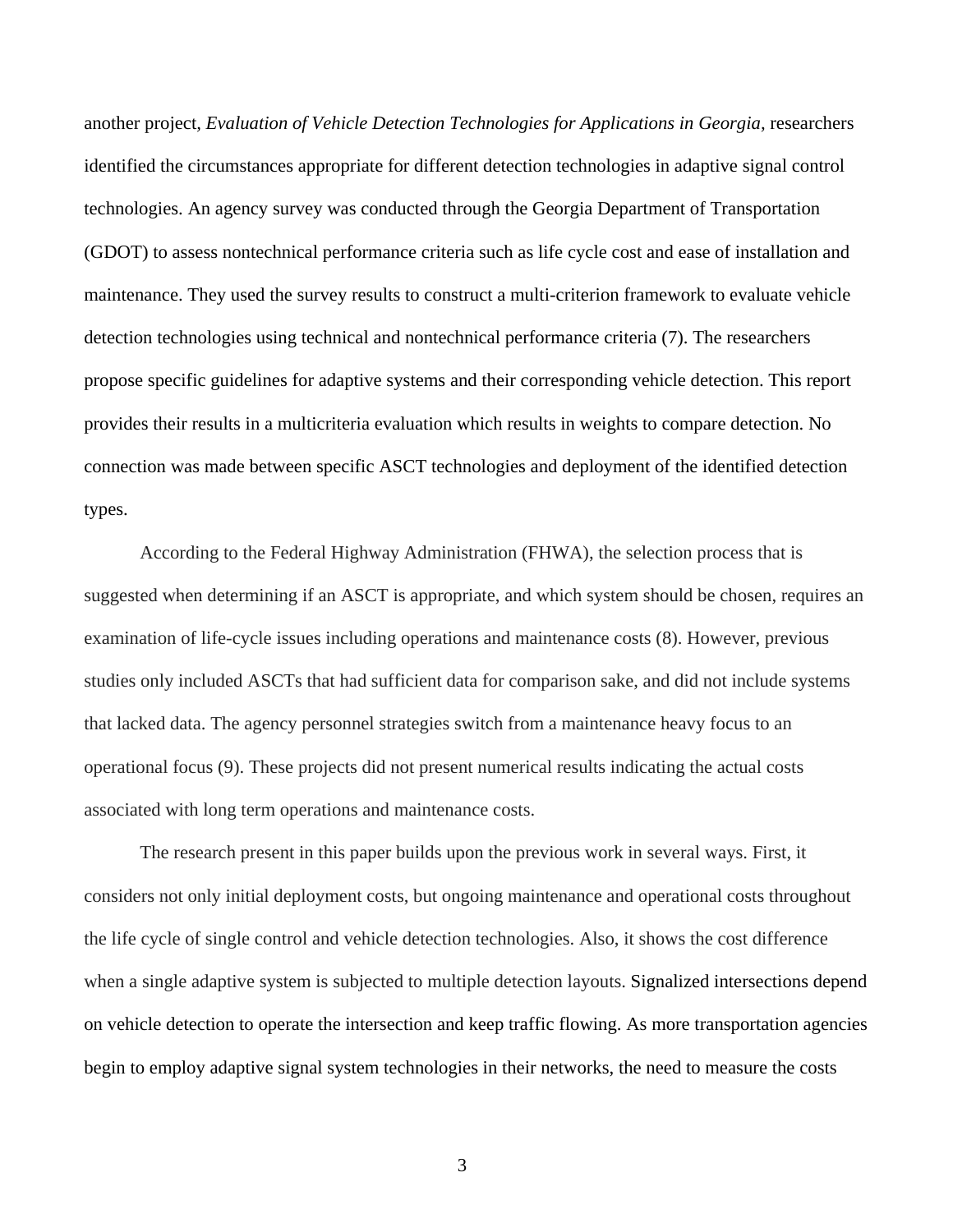and benefits associated with not only employing adaptive systems, but the decisions as to which vehicular detection should be selected for the system, becomes more pressing.

### **LIFE CYCLE COST ANALYSIS TOOL**

The life cycle cost analysis tool (LCCAT) was developed using Microsoft Excel with the end goal of allowing a user to select and compare various signal control alternatives and their corresponding vehicle detection configuration. The tool allows for the selection of individual signal control and vehicle detection for all approaches for up to ten alternatives. The LCCAT evaluates alternatives on a net present basis and converts all future annual and replacement costs to present value. The LCCAT output provides a life cycle cost analysis summary of deployment costs and resulting equivalent user costs. This user friendly Workbook provides a comparison between ASCT technologies and different combinations of vehicle detection technologies. The LCCA analysis is based on initial purchase and installation cost, annual maintenance costs, and any replacement costs. Using a discount rate analysis, the tool compares all components of the alternative in terms of net present value.

The LCCAT provides two comparison measurements: life cycle cost of the alternative and user costs associated with the other alternatives. The life cycle analysis summary provides the user with the lowest life cycle cost, the highest life cycle costs, various components of the breakdown of life cycle costs, and visualizations of those costs. The user costs summary provides information on user time savings and reduction in crashes that the more expensive alternatives would need to overcome to be the preferred alternative. The associated calculations, broken down further in later sections, were established through the use of the AASTHO Red Book. This information encapsulates all the immediate and long term costs associated with the deployment of an ASCT system and vehicle detection by discounting those costs to the net present value in addition to providing the amount of additional user time savings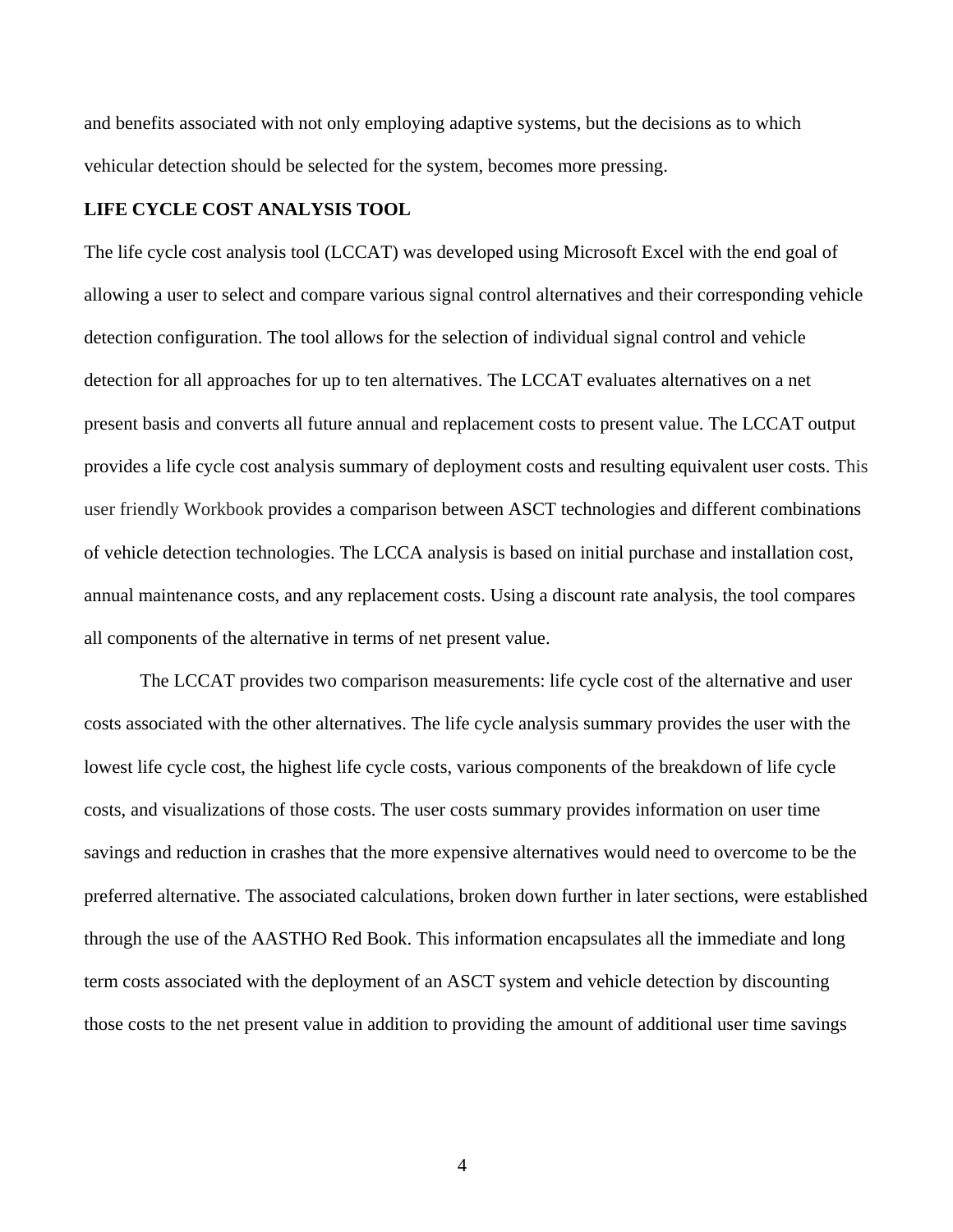and reduction in crashes the more expensive alternatives must provide to be considered as a preferred alternative.

## **EXPERIMENTAL DESIGN**

The motivating factor behind the selection of technologies and comparison scenarios was preference of the Oregon Department of Transportation (ODOT), as they sponsored this research. The following section summarizes the technologies used and cost information gathered.

### **Adaptive Signal Control Technologies**

ASCTs use real-time traffic data to optimize signal timing plans such as cycle lengths, splits, and offsets. Their goal is to minimize traffic delays and stops, and increase traffic flow. Recently ASCTs have become popular in the United States and many agencies have been installing these systems on congested corridors. This document particularly looks at four ASCT technologies deployed by ODOT:

- Sydney Coordinated Adaptive Traffic System (SCATS)
- Trafficware SynchroGreen
- Rhythm Engineering InSync: Fusion
- Northwest Signal (Peek) Transcend

Additionally, as a baseline measurement this research includes a coordinated signal option for comparisons.

#### **Vehicle Detection Technologies**

Vehicle detection has the ability to provide a traffic signal with various types of information including presence detection, vehicle occupancy, vehicle count, vehicle speed, and other metrics. Adaptive systems rely heavily on this information to make decisions that accommodate real-time traffic conditions. There are two primary types of vehicle detection: invasive detection (within the pavement) and non-invasive detection (located outside of the roadway surface). Invasive detection is typically cut into the pavement on a lane by lane basis and commonly uses inductive detection to detect the metal from vehicles. Non-invasive detection is typically mounted on existing infrastructure such as signal mast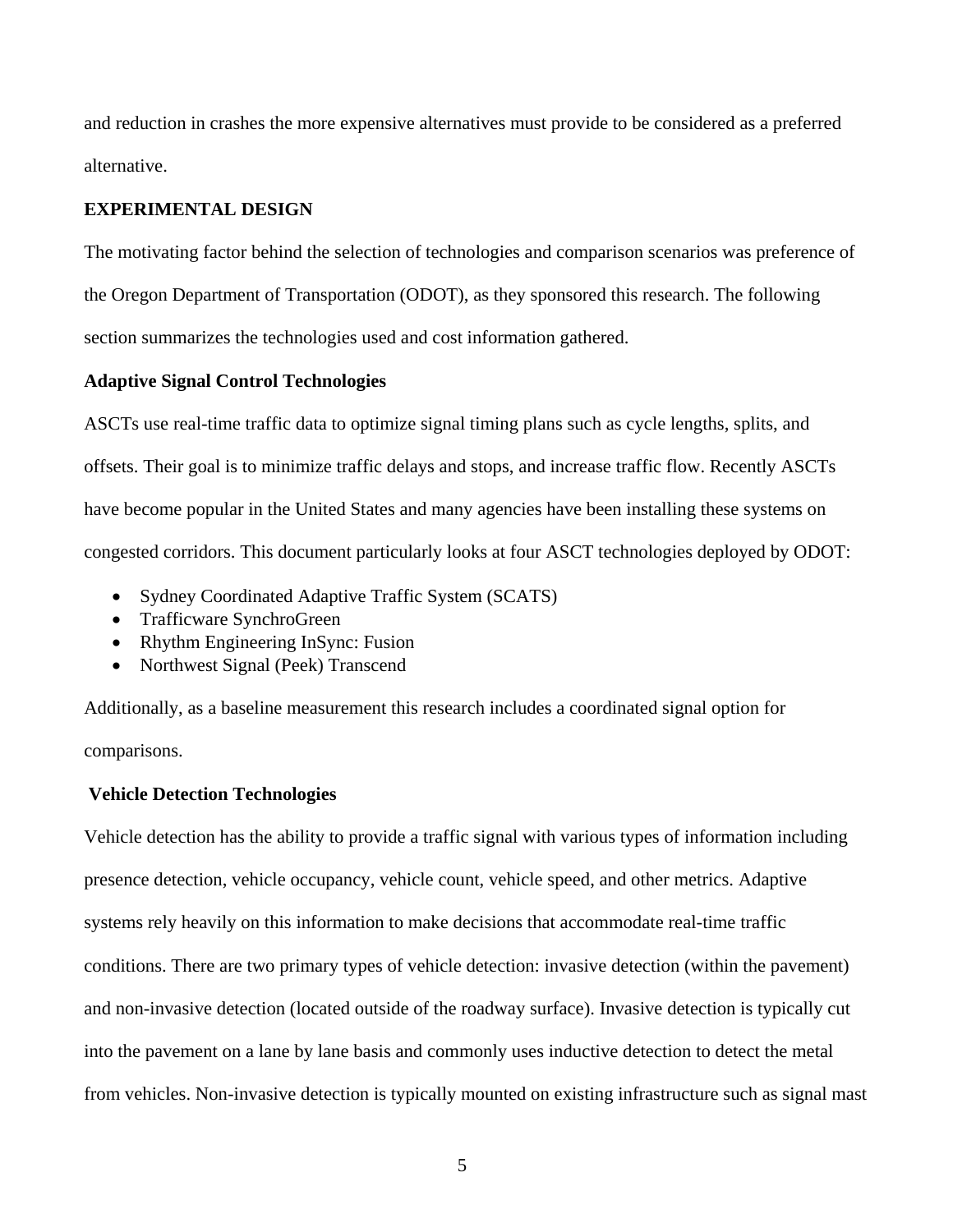arms or luminary poles, and can be in the form of video detection, radar detection, infrared detection, or others. Cost information was procured for the following devices and are included in the analysis:

- Inductive Loop Stopbar
- Inductive Loop Advanced
- Sensys Magnetometers
- Wavetronix SmartSensor Matrix (radar)
- Wavetronix SmartSensor Advanced (radar)
- Iteris VersiCam (video)
- Iteris Vantage Vector (hybrid radar and video)
- Traficon FLIR (thermal)

## **Cost Information**

This analysis assumes that the costs for all components outside of major hardware, software, and maintenance costs are equivalent among detection technologies (i.e. wiring and man-hours for installation). The initial step in obtaining these costs was reaching out to manufacturers and ODOT officials through an informal survey. The second step was through direct email to the specific manufacturers and practitioners. A final attempt to capture pertinent cost information was made through using national institution forums such as the Institute of Transportation Engineers (ITE). Cost information and detection configurations came in the form of completed surveys, bid sheets, traffic engineer cost estimates, and personal emails. According to the National Safety Council, the costs of motor-vehicle injuries for 2014 are \$1,512,000 for a crash resulting in a fatality and \$88,500 for a crash resulting in an incapacitating injury (10). These values were utilized to determine the additional benefits required to justify choosing a more expensive alternative.

### **RESULTS AND DISCUSSION**

#### **Vehicle Detection – 1 Intersection | 10 years**

This scenario compares the life cycle costs of each type of vehicle detection for one intersection over a ten-year analysis period. This analysis captures the per intersection costs including total initial cost, total present annual cost, and total present replacement cost for each type of vehicle detection. This analysis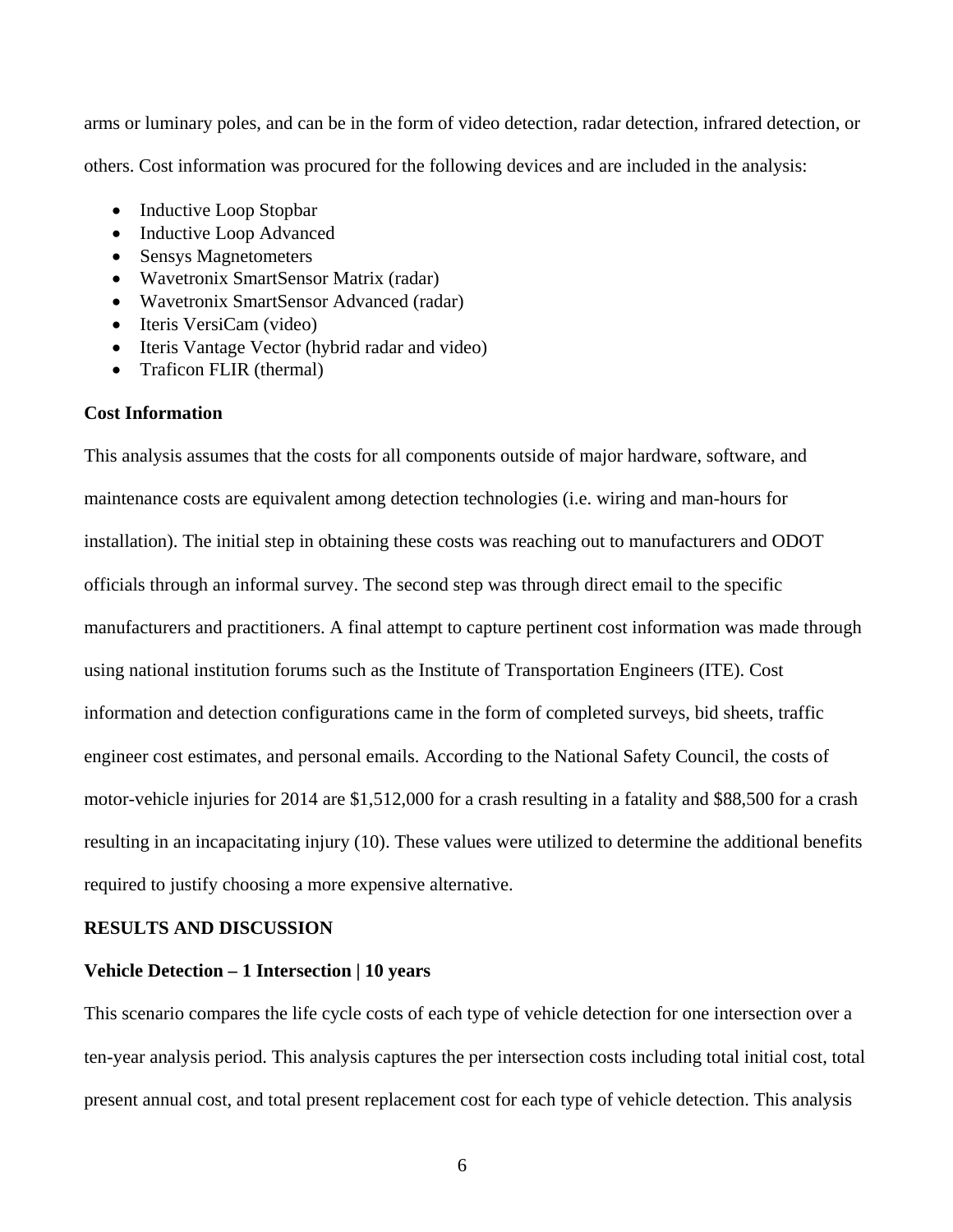is instrumental as typical vehicle detection technologies are replaced with newer emerging technologies after a 10-year life span.

Shown in Figure 1 and Table 1, inductive loop detection has the lowest life cycle cost for a tenyear analysis period at \$19,500 for a single intersection. The alternative with the highest life cycle cost is Wavetronix Radar at \$85,469 which consists of \$46,520 in initial costs and \$38,949 in annual costs for maintenance and troubleshooting.



**Figure 1: Detection only comparisons for 1 intersection over 10 years**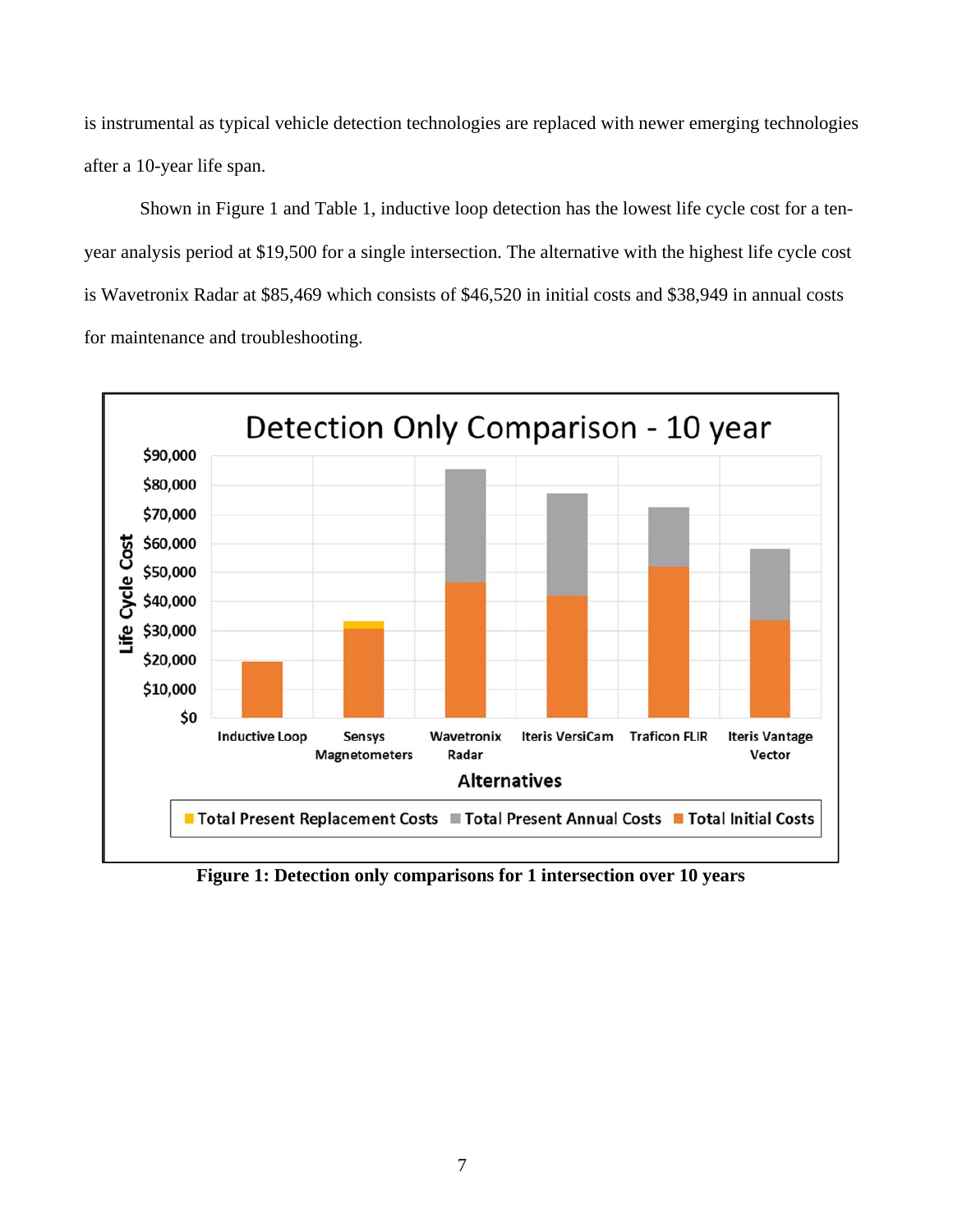| <b>Alternative</b>       | <b>Total</b><br><b>Initial</b><br>Costs | <b>Total</b><br><b>Present</b><br><b>Annual</b><br>Costs | <b>Total</b><br><b>Present</b><br><b>Replacement</b><br>Costs | Life<br>Cycle<br>Cost | <b>Percent</b><br>Increase in<br>Cost<br><b>Compared to</b><br>Lowest |
|--------------------------|-----------------------------------------|----------------------------------------------------------|---------------------------------------------------------------|-----------------------|-----------------------------------------------------------------------|
| Inductive Loop           | \$19,500                                | \$0                                                      | \$0                                                           | \$19,500              | $0.0\%$                                                               |
| Sensys<br>Magnetometer   | \$30,700                                | \$0                                                      | \$2,751                                                       | \$33,451              | 71.5%                                                                 |
| Wavetronix<br>Radar      | \$46,520                                | \$38,949                                                 | \$0                                                           | \$85,469              | 338.3%                                                                |
| Iteris<br>VersiCam       | \$42,000                                | \$35,255                                                 | \$0                                                           | \$77,255              | 296.2%                                                                |
| <b>Traficon FLIR</b>     | \$51,984                                | \$20,327                                                 | \$0                                                           | \$72,311              | 270.8%                                                                |
| Iteris Vantage<br>Vector | \$33,520                                | \$24,880                                                 | \$0                                                           | \$58,400              | 199.5%                                                                |

**Table 1: Detection only comparison results for 1 intersection over 10 years** 

The results reveal that inductive loops not only have the overall lowest life cycle cost and also the lowest initial cost. When considering which detection to use for a long term deployment, other factors must be considered including annual maintenance costs and the accompanying traffic control. The required operational improvements the higher costing alternatives must overcome to be considered preferred are shown in Table 2.

| <b>Alternative</b>       | <b>Required User Time</b><br>Savings (hour / day) |               | <b>Required Change in Crashes</b> |                       |  |
|--------------------------|---------------------------------------------------|---------------|-----------------------------------|-----------------------|--|
|                          | <b>Autos</b>                                      | <b>Trucks</b> | <b>Fatalities</b>                 | <b>Incapacitating</b> |  |
| <b>Inductive Loop</b>    | 0.00                                              | 0.00          | 0.00                              | 0.00                  |  |
| Sensys<br>Magnetometer   | 0.23                                              | 0.05          | 0.01                              | 0.18                  |  |
| Wavetronix<br>Radar      | 0.97                                              | 0.20          | 0.04                              | 0.75                  |  |
| Iteris<br>VersiCam       | 0.85                                              | 0.18          | 0.04                              | 0.75                  |  |
| <b>Traficon FLIR</b>     | 0.78                                              | 0.16          | 0.03                              | 0.60                  |  |
| Iteris Vantage<br>Vector | 0.57                                              | 0.12          | 0.03                              | 0.44                  |  |

**Table 2: Detection only user costs results for 1 intersection over 10 years**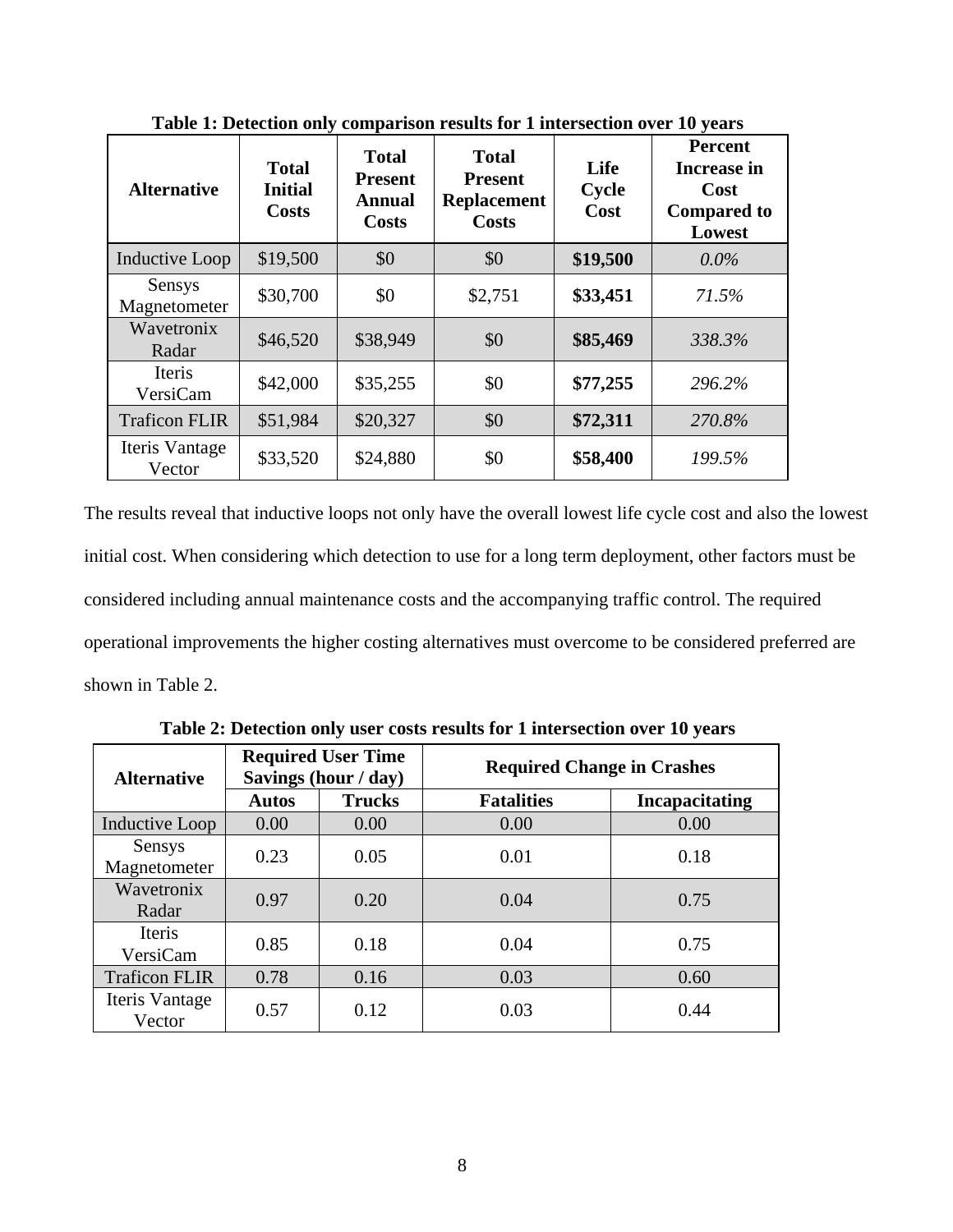Radar is the most expensive alternative in this analysis set, however it has the ability to project vehicle arrivals to the stopbar. This ability can provide an increase in efficiency, as better knowledge of vehicle arrivals can assist in the reduction of unintended max-outs, as well as improve the safety of operations, as the exact position of each vehicle within the 'dilemma zone' is known. Video was the second most expensive alternative, but the ability of video to dynamically change the size of the active detection zone can translate into efficiency gains in situations with a large percentage of heavy vehicles within the mix.

The table above shows that required user time savings and reduction in crashes each alternative must result in to be considered the more preferred alternative. If the deploying agency wishes to utilize radar detection for dilemma zone protection or video for other operational benefits, they would need to see an equivalent decrease of 0.04 crashes resulting in fatalities over the analysis period, or 0.75 decrease in crashes resulting in incapacitating injuries. This is one example of other considerations that must be considered when selecting vehicle detection to run a signal control technology.

#### **Signal Control – 10 Intersections | 10 Years**

This scenario compares the life cycle costs for each type of signal control technology for ten intersections over a ten-year analysis period. This analysis is included in this study to provide an examination of the isolated life cycle costs for each signal control technology. Additionally, in the event that an ASCT is installed using existing detection, this comparison scenario provides a structured approach to analyzing signal control technologies without the additional costs of vehicle detection.

Shown in Figure 2, coordinated signal timing has the lowest life cycle cost for a ten year analysis period. For ten intersections the initial cost for coordinated signal timing is \$37,600 for the individual signal timing plans, and the annual cost is \$102,362 for retiming every three years. The highest life cycle cost is Transcend at \$350,000. The costs that compose each life cycle cost are shown in Table 3.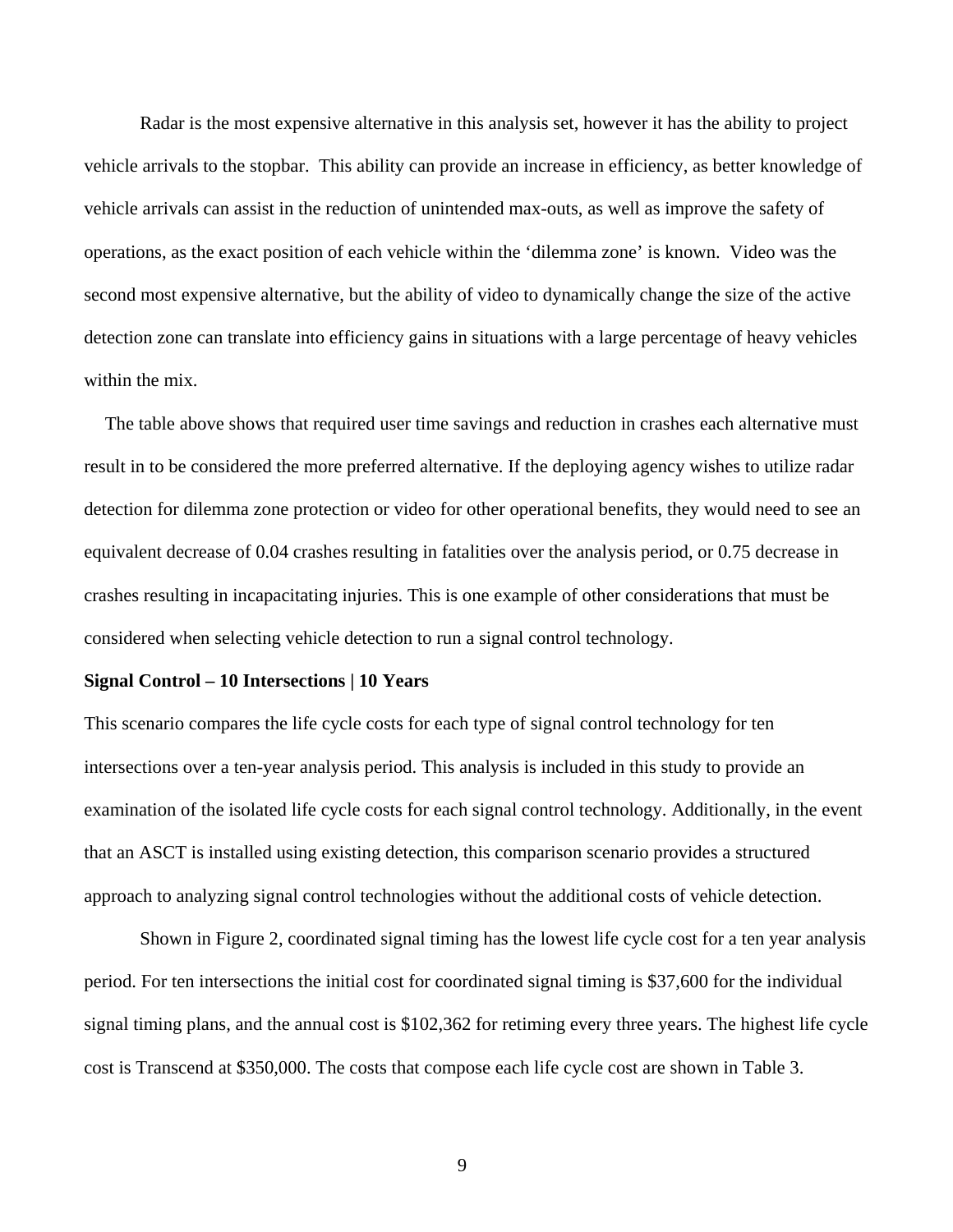

**Figure 2: Signal Control Comparison for 10 year analysis** 

| <b>Alternative</b>                  | <b>Total</b><br><b>Initial</b><br><b>Costs</b> | <b>Total</b><br><b>Present</b><br><b>Annual</b><br><b>Costs</b> | <b>Total Present</b><br><b>Replacement</b><br><b>Costs</b> | Life<br>Cycle<br>Cost | <b>Percent</b><br><b>Increase in</b><br>Cost<br><b>Compared</b><br>to Lowest |
|-------------------------------------|------------------------------------------------|-----------------------------------------------------------------|------------------------------------------------------------|-----------------------|------------------------------------------------------------------------------|
| Coordinated<br><b>Signal Timing</b> | \$37,600                                       | \$102,362                                                       | \$0                                                        | \$139,962             | 0.0%                                                                         |
| <b>SCATS</b>                        | \$200,000                                      | \$149,279                                                       | \$0                                                        | \$349,279             | 149.6%                                                                       |
| SynchroGreen                        | \$335,000                                      | \$0                                                             | \$0                                                        | \$335,000             | 139.3%                                                                       |
| InSync: Fusion                      | \$127,500                                      | \$63,977                                                        | \$0                                                        | \$191,477             | 36.8%                                                                        |
| Transcend                           | \$350,000                                      | \$0                                                             | \$0                                                        | \$350,000             | 150.1%                                                                       |

**Table 3: Signal control results for 10 year analysis** 

This analysis shows over a ten-year period InSync: Fusion adaptive control has slightly higher life cycle cost than the cost of running a roadway network in standard coordination (36.8%). However, SCATS, SynchroGreen, and Transcend will all have a life cycle cost at least double of InSync: Fusion. Shown in Table 4, consideration should be given to the additional advantage gained from opting to use any of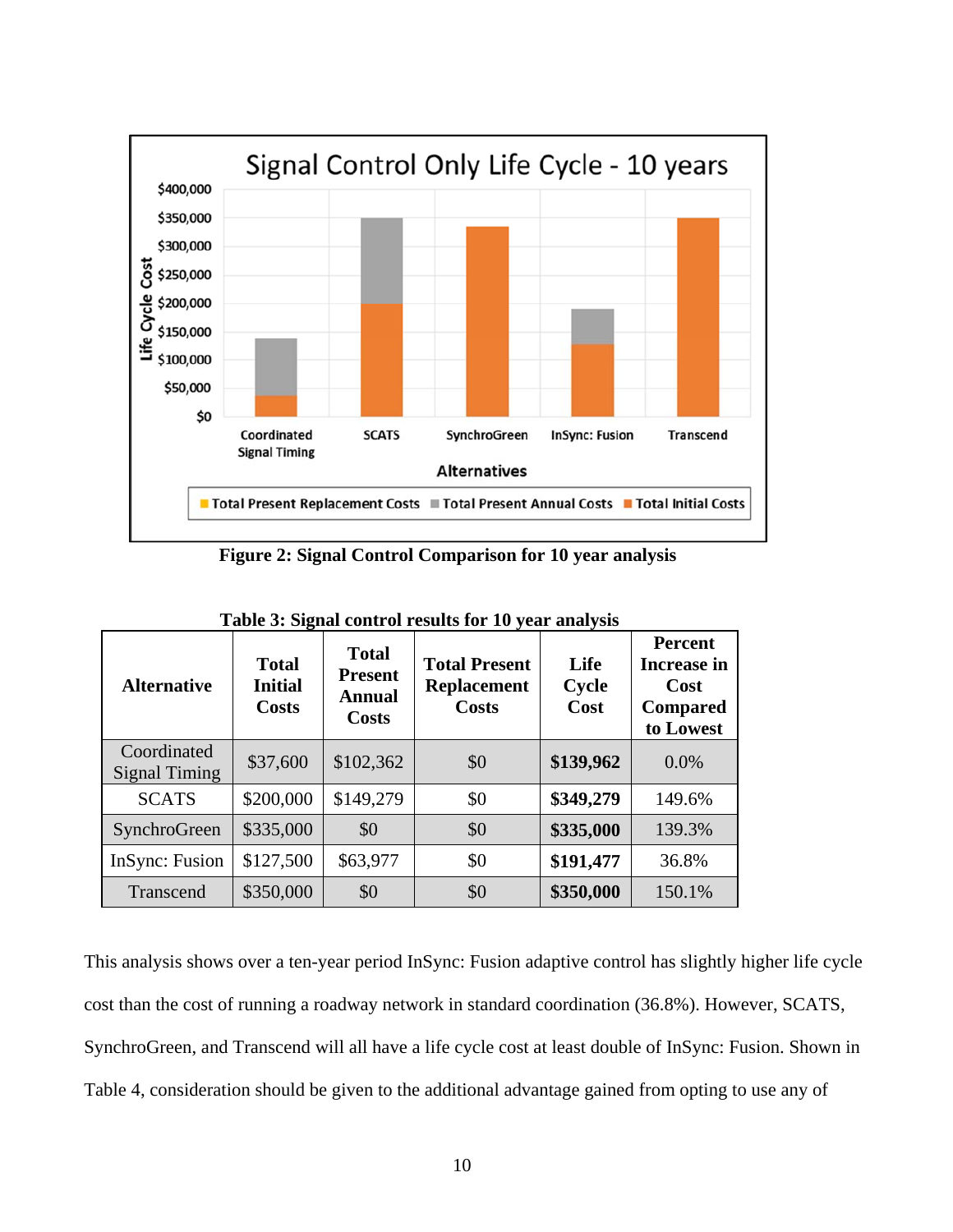these more expensive alternatives over utilizing basic coordinated signal timing plans that are retimed every three years.

| <b>Alternative</b>                  |                               | <b>Required User</b><br>Time Savings (hr /<br>day) | <b>Required Change in</b><br><b>Crashes</b> |                       |  |
|-------------------------------------|-------------------------------|----------------------------------------------------|---------------------------------------------|-----------------------|--|
|                                     | <b>Trucks</b><br><b>Autos</b> |                                                    | <b>Fatalities</b>                           | <b>Incapacitating</b> |  |
| Coordinated<br><b>Signal Timing</b> | 0.00                          | 0.00                                               | 0.00                                        | 0.00                  |  |
| <b>SCATS</b>                        | 3.09                          | 0.65                                               | 0.14                                        | 2.37                  |  |
| SynchroGreen                        | 2.88                          | 0.60                                               | 0.13                                        | 2.20                  |  |
| InSync: Fusion                      | 0.76                          | 0.16                                               | 0.03                                        | 0.58                  |  |
| Transcend                           | 3.10                          | 0.65                                               | 0.14                                        | 2.37                  |  |

**Table 4: Signal control results for 10 year analysis** 

## **Vendor Recommended Installation**

Each of the ASCT vendors provide a recommended vehicle detection layout which should be installed by agencies to optimize the adaptive system. This scenario provides a comparison of the vendor recommended vehicle detection installation. In some cases, such as SynchroGreen and InSync: Fusion, the vendors only specify which detection zones are required, but leave the type of detection up to the agency deploying the system. In such cases, this research assumes that inductive loops are the preferred method of detection as previous work has shown that loops tend to be more accurate and less expensive (11).

**Table 5** shows the vendor recommended detection configurations for each type of signal control. Figure 3 shows the results of the vendor recommended installation analysis. Figure 3 and Table 6 show InSync: Fusion has the lowest life cycle cost of \$332,477 consisting of \$268,500 in initial costs and \$63,977 in annual costs. Coordinated signal timing has the second highest life cycle cost by 0.7% of \$334,962 consisting of \$232,600 in initial costs and \$102,362 in annual costs.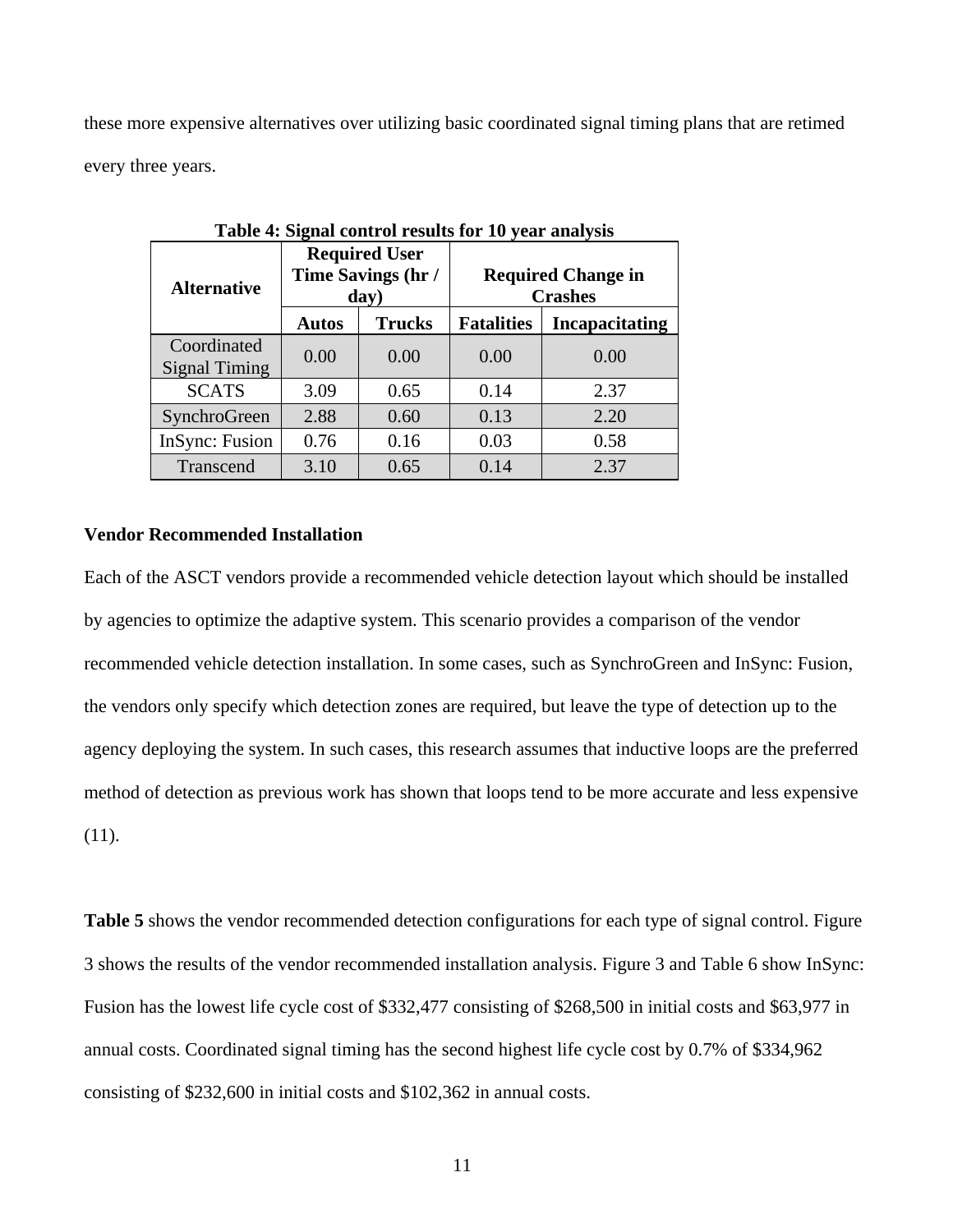|                       | <b>Vendor Recommend Detection Configuration</b> |                 |                   |                 |  |  |  |
|-----------------------|-------------------------------------------------|-----------------|-------------------|-----------------|--|--|--|
| <b>Signal Control</b> | <b>Major</b>                                    | Major           | <b>Minor</b>      | <b>Minor</b>    |  |  |  |
| <b>Technology</b>     | <b>Stopbar</b>                                  | <b>Advanced</b> | <b>Stopbar</b>    | <b>Advanced</b> |  |  |  |
| Coordinated           | Inductive                                       | Inductive       | Inductive         | Inductive       |  |  |  |
| <b>Signal Timing</b>  | Loop                                            | Loop            | Loop              | Loop            |  |  |  |
| <b>SCATS</b>          | Inductive<br>Loop                               | None            | Inductive<br>Loop | None            |  |  |  |
| SynchroGreen          | Agency                                          | Agency          | Agency            | Agency          |  |  |  |
|                       | Choice*                                         | Choice*         | Choice*           | Choice*         |  |  |  |
| InSync: Fusion        | Agency<br>Choice*                               | None            | Agency<br>Choice* | None            |  |  |  |
| Transcend             | Inductive                                       | Agency          | Inductive         | Agency          |  |  |  |
|                       | Loop                                            | Choice*         | Loop              | Choice*         |  |  |  |

**Table 5: Vendor Recommended Detection Configuration** 

|  |  |  | Agency Choice* $=$ inductive loops for vendor recommended comparison |  |
|--|--|--|----------------------------------------------------------------------|--|
|  |  |  |                                                                      |  |
|  |  |  |                                                                      |  |



**Figure 3: Vendor Recommended Detection Configuration**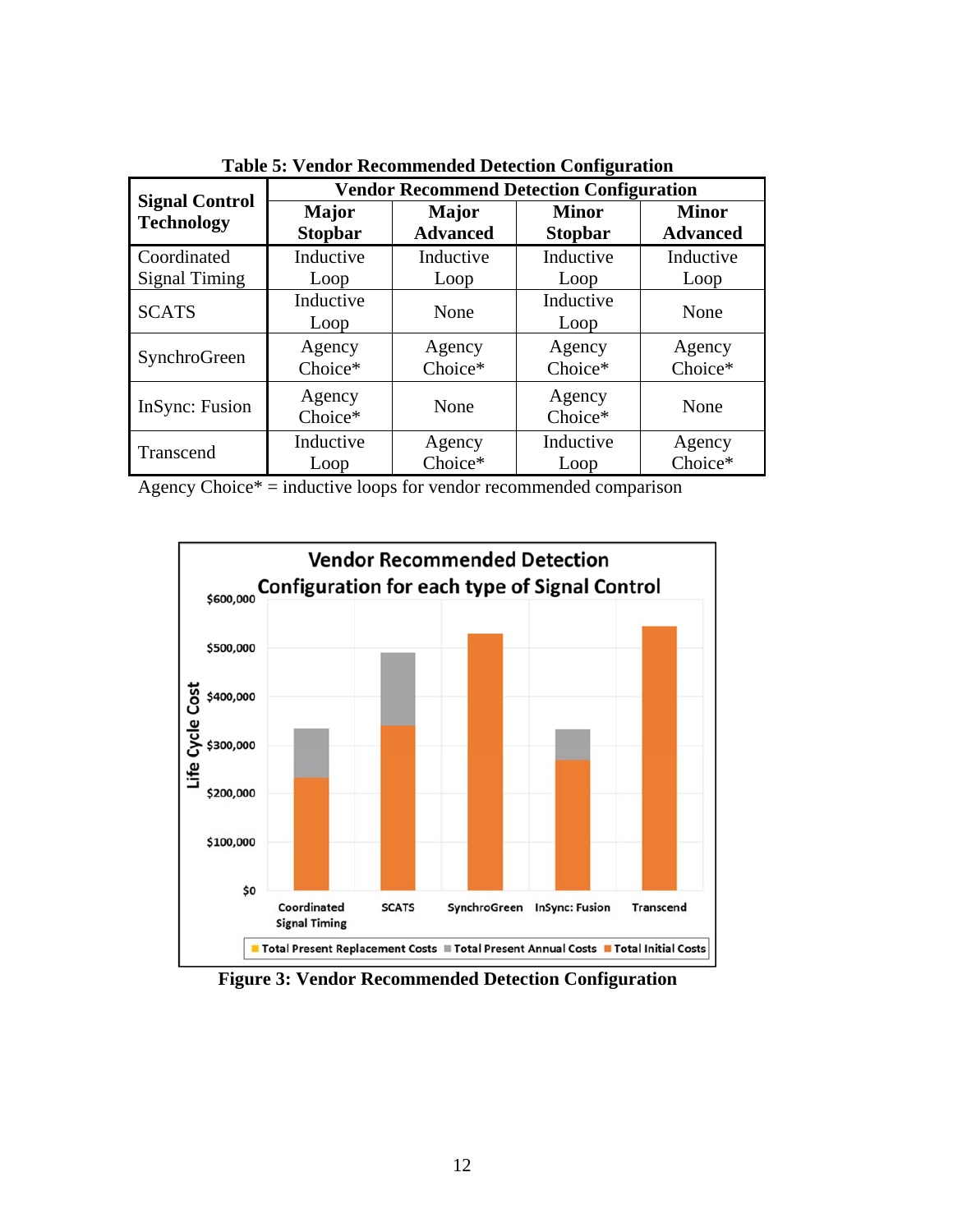| <b>Alternative</b>                  | <b>Total</b><br><b>Initial</b><br><b>Costs</b> | <b>Total</b><br><b>Present</b><br><b>Annual</b><br><b>Costs</b> | -<br><b>Total</b><br><b>Present</b><br><b>Replacement</b><br><b>Costs</b> | Life<br>Cycle<br>Cost | Percent<br><b>Increase</b><br>in Cost<br><b>Compared</b><br>to Lowest |
|-------------------------------------|------------------------------------------------|-----------------------------------------------------------------|---------------------------------------------------------------------------|-----------------------|-----------------------------------------------------------------------|
| Coordinated<br><b>Signal Timing</b> | \$232,600                                      | \$102,362                                                       | \$0                                                                       | \$334,962             | 0.7%                                                                  |
| <b>SCATS</b>                        | \$341,000                                      | \$149,279                                                       | \$0                                                                       | \$490,279             | 47.5%                                                                 |
| SynchroGreen                        | \$530,000                                      | \$0                                                             | \$0                                                                       | \$530,000             | 59.4%                                                                 |
| InSync: Fusion                      | \$295,500                                      | \$63,977                                                        | \$0                                                                       | \$332,477             | 0.0%                                                                  |
| Transcend                           | \$545,000                                      | \$0                                                             | \$0                                                                       | \$545,000             | 63.9%                                                                 |

**Table 6: Vendor recommended detection configuration numeric results** 

Table 7 summarizes the required user time savings in hours per day and required reduction in crashes by fatalities and incapacitating injuries during the ten-year analysis period that the higher cost alternatives must produce in order to be considered the more preferred alternative in comparison to the life cycle cost of InSync: Fusion.

| Table 7. Vendor recommended detection user cost results |                      |                           |                                                        |                       |  |  |  |  |
|---------------------------------------------------------|----------------------|---------------------------|--------------------------------------------------------|-----------------------|--|--|--|--|
| <b>Alternative</b>                                      | Savings (hour / day) | <b>Required User Time</b> | <b>Required Reduction in</b><br>Crashes (per 10 years) |                       |  |  |  |  |
|                                                         | <b>Autos</b>         | <b>Trucks</b>             | <b>Fatalities</b>                                      | <b>Incapacitating</b> |  |  |  |  |
| Coordinated<br><b>Signal Timing</b>                     | 0.04                 | 0.01                      | 0.00                                                   | 0.03                  |  |  |  |  |
| <b>SCATS</b>                                            | 2.33                 | 0.49                      | 0.10                                                   | 1.78                  |  |  |  |  |
| SynchroGreen                                            | 2.92                 | 0.61                      | 0.13                                                   | 2.23                  |  |  |  |  |
| InSync: Fusion                                          | 0.00                 | 0.00                      | 0.00                                                   | 0.00                  |  |  |  |  |
| Transcend                                               | 3.14                 | 0.66                      | 0.14                                                   | 2.40                  |  |  |  |  |

**Table 7: Vendor recommended detection user cost results** 

### **Inductive Loop Sensitivity Analysis Results**

This comparison scenario provides the additional cost associated with a shortened life span of inductive loops detectors. Inductive loops consistently produced the lowest life cycle cost throughout this research. This is a result of inductive loops not requiring any annual maintenance or troubleshooting,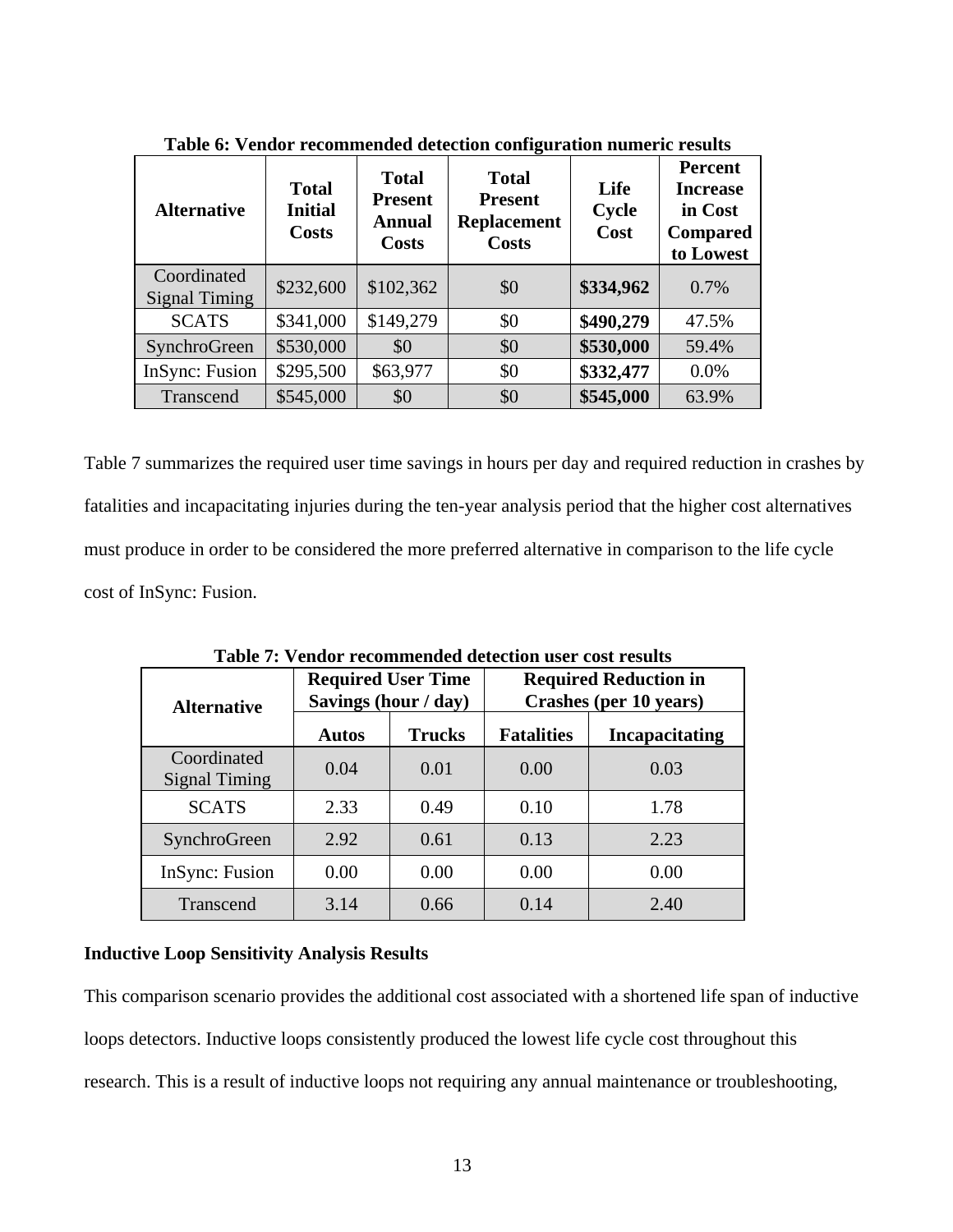which further decreases there cost as there is no addition traffic control cost associated with maintenance. However, as inductive loops are an invasive detection, they are sometimes subject to needing replacement as a result of construction, pavement failure, freeze thaw cycles, or vermin. Figure 4 shows the loop life span sensitivity analysis for ten intersections over ten years. The sensitivity analysis reveals that as the lifespan of a loop detector is shortened, the life cycle cost increases exponentially. Decreasing the life span from ten years to six years results in an increase in life cycle cost of 50%. However, decreasing the life span from five years to one year results in an increase in life cycle cost of 596%. Therefore, careful consideration should be made for networks that desire to utilize inductive loops as their source of vehicle detection, but may encounter shorter loop detector lifespans as a result of repeated construction, extreme freeze thaws, or other factors mentioned previously.



**Figure 4: Loop life span sensitivity analysis**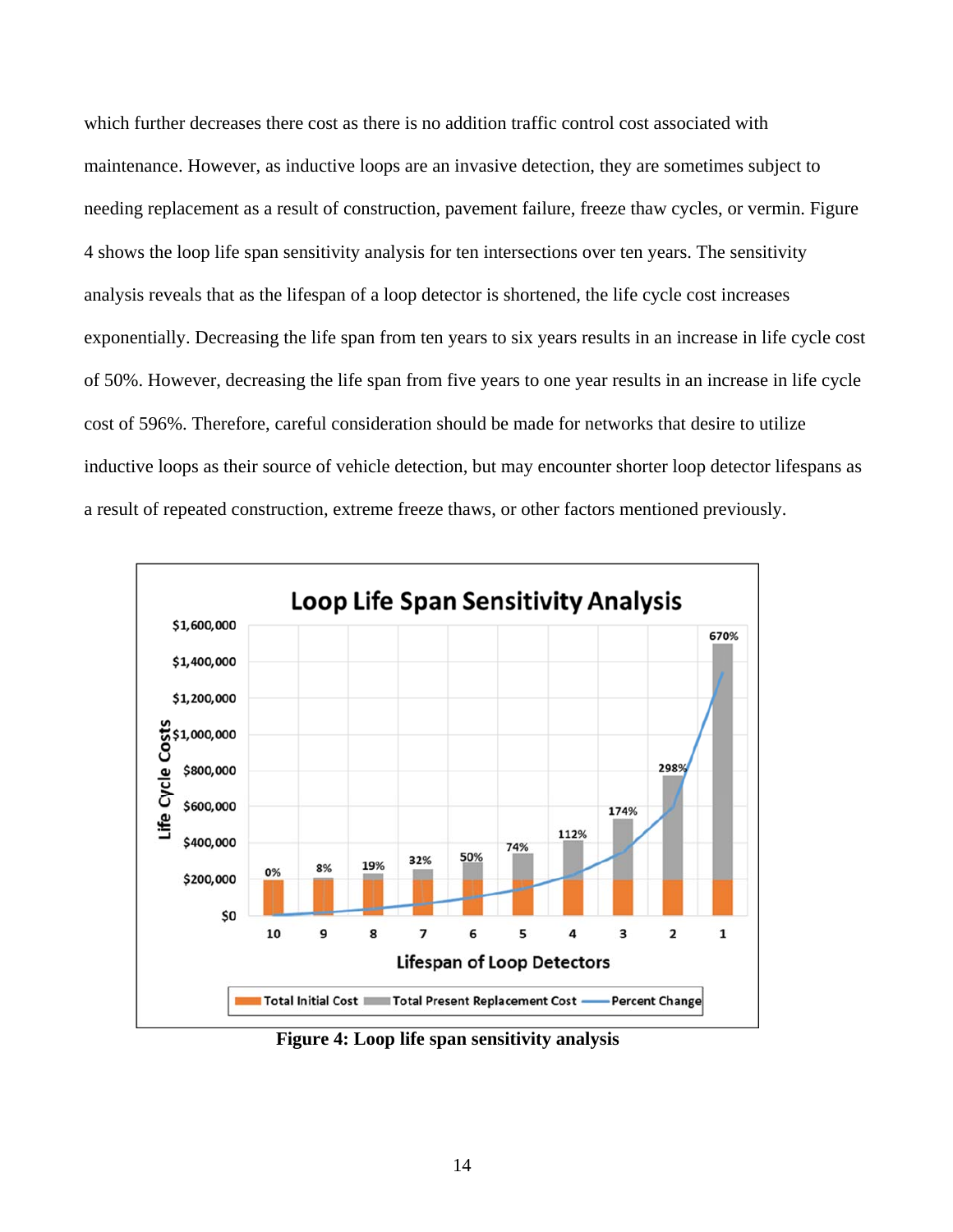### **CONCLUSION**

This paper presented a summary of previous work in life cycle cost analyses in transportation, adaptive signal control cost studies, and operations and maintenance studies. Additionally, the background of adaptive systems, vehicle detection, operations and maintenance, and life cycle cost analysis was discussed. The life cycle cost analysis tool was introduced and the operations of the tool were presented. Finally, the results and associated discussion were presented.

No previous work has combined vehicle detection, adaptive systems, and operations and maintenance for a life cycle cost analysis with monetary elements as the reported results. As more adaptive systems and newer vehicle detection technologies emerge, it is paramount that agencies are provided tools which inform them of long term life cycle costs. This research provides a LCCAT which considers vehicle detection, adaptive systems, and operations and maintenance which gives life cycle costs in dollar amounts broken into initial, annual, and replacement components. Although the preferred detection configurations had similar initial costs for all signal control technologies, the difference in annual maintenance cost was the prevailing factor which set each configuration apart. This also holds true for vehicle detection technologies, as inductive loops do not require an annual maintenance and were found to be the cheapest alternative throughout. Therefore, annual maintenance and operational costs are key factors in the life cycle cost of signal control systems. The results of this research can be conveyed to transportation agencies and used to provide recommendations toward installing future adaptive signal control and vehicle detection technologies

 Future work should continue to build on the LCCAT by gathering and including more signal control and vehicle detection costs within the tool. Additionally, the LCCAT allows for a comparison among similar technologies, such as video detection, but from different vendors.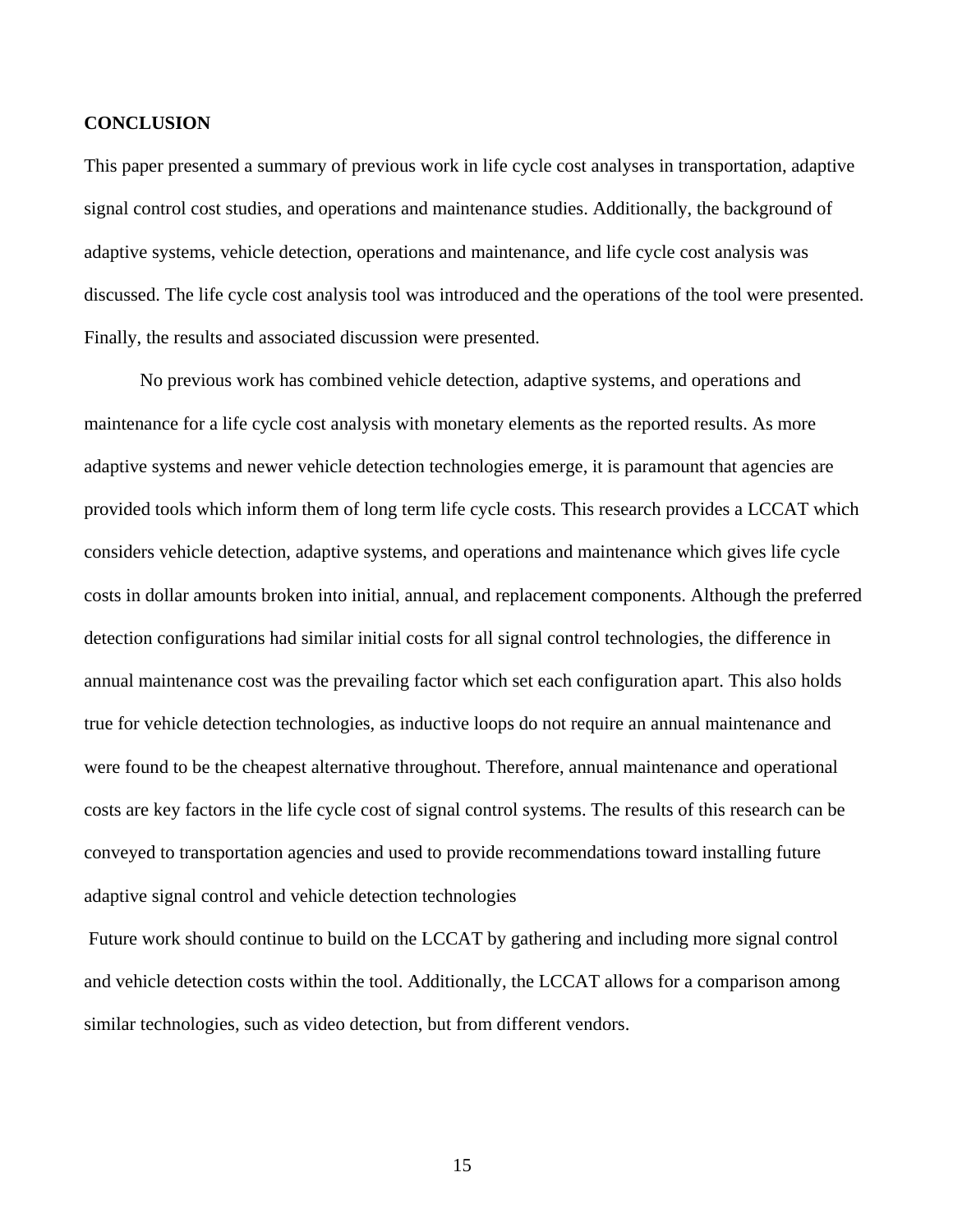## **REFERENCES**

1. **Ban, X, et al.** *Adaptive Traffic Signal Control System (ACS-Lite) for Wolf Road, Albany, New York.*  Washington, D.C. : Transportation Research Board of the National Academies, 2014. Transportation Research Board: Journal of the Transportation Research Board, No. C-10-13.

2. **Ferrell, Christopher.** *The Benefits of Transit in the United States: A Review and Analysis of Benefit-Cost Studies.* College of Business, San Jose State University. San Jose : Mineta Transportation Institute, 2015.

3. **Rodegerdts, Lee.** *Estimating the Life-Cycle Cost of Intersection Designs.* Washington, DC : National Cooperative Highway Research Program, 2015. Final Report.

4. **Fontaine, Michael D, Jiaqi, Ma and Jia, Hu.** *Evaluation of the Virginia Department of Transportation Adaptive Signal Control Technology Pilot Project.* Charlottesville : Virginia Center for Transportation Innovation and Research, 2015.

5. **Wang, Yinhai, et al.** *Criteria for the Selection and Application of Advanced Traffic Signal Systems.*  Smart Transportation Applications and Research Laboratory. Seattle, WA : University of Washington, 2013.

6. **Stevanovic, Aleksandar, Kergaye, Cameron and Stevanovic, Jelka.***Long-Term Benefits of Adaptive Traffic Control Under Varying Traffic Flows During Weekday Peak Hours.* Washington, DC : s.n., 2012, Journal of the Transportation Research Board, pp. 99-107.

7. **Yang, Jidong, Sung-Hee, Kim and Zuao, Bashan.** *Evaluation of Vehicle Detection Technologies for Applications in Georgia.* Marietta, GA : Kennesaw State University, Georgia Pavement and Traffic Research Center, 2015. Final Report.

8. **Gordon, R L and Tighe, W.** *Traffic Control Systems Handbook.* Office of Transportation Management. Washington, D.C. : Federal Highway Administration, 2005. Handbook.

9. **Stevanovic, A.** *Adaptive Traffic Control Systems: Domestic and Foreign State of Practice.*  Washington, D.C. : Transportation Research Board of the National Academies, 2010. NCHRP Synthesis 403.

10. **National Safety Council.** *Estimating the Costs of Unintentional Injuries, 2014.* Itasca, IL : National Safety Council, 2015.

11. **Rhodes, A, et al.** *Evaluation of Stop Bar Video Detection Accuracy at Signalized Intersections.*  West Lafayette, IN : FHWA, 2006. FHWA/IN/JTRP-2005/28.